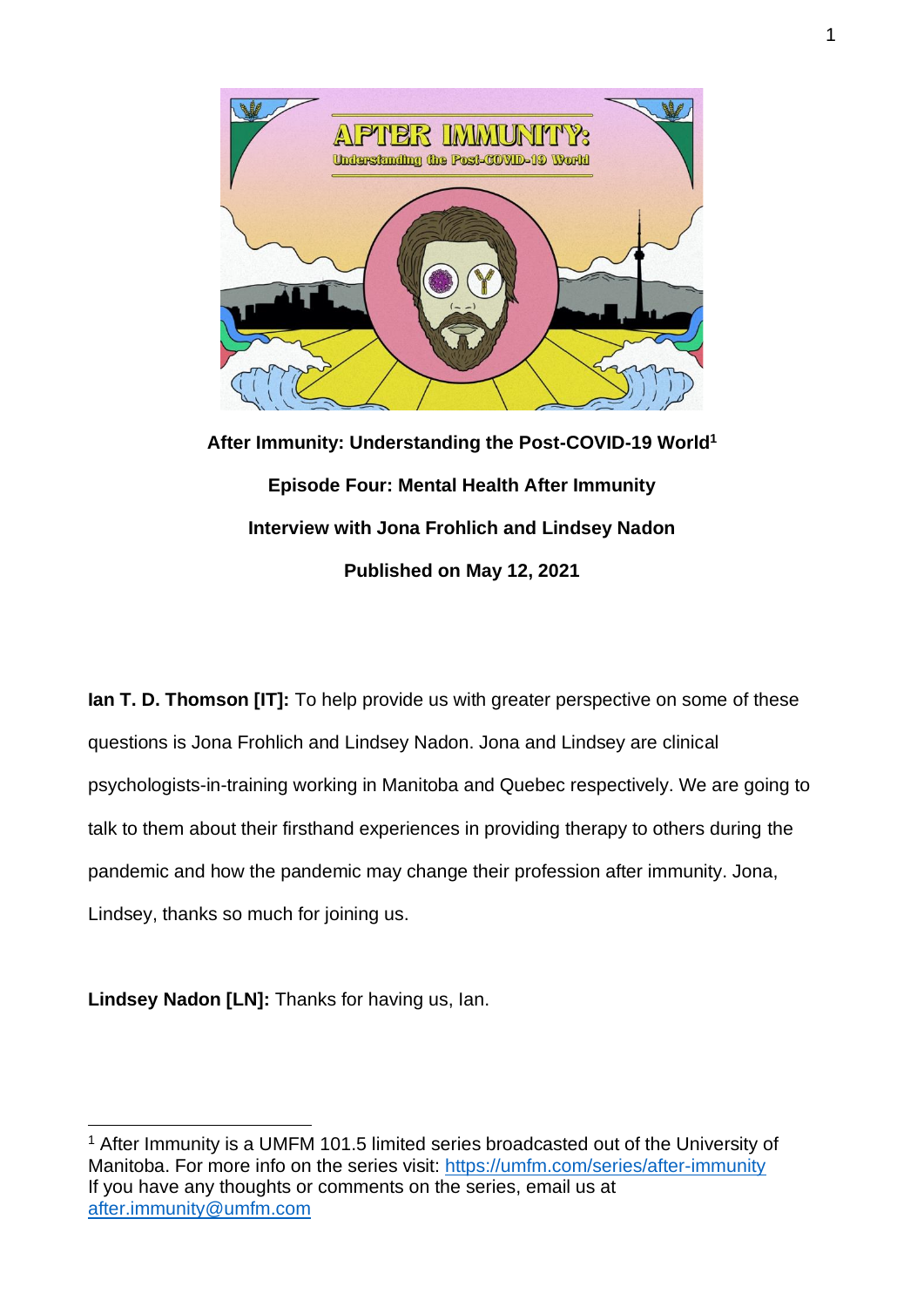**Jona Frohlich [JF]:** Thank you, happy to be here/

**IT:** Awesome, alright. And just for viewers' interest, this is actually a little bit of a reunion in some ways because we all took classes at the University of Manitoba in psychology. So this is a nice little get together in some ways. But I guess before we begin, I'd just like to get you guys to kind of communicate to the listeners a little bit about your role and your responsibilities in the mental health profession. What sort of mental health services do you provide to people?

**JF:** Yeah, that was a great introduction, thanks, and it's nice to see you guys. So yes, as you mentioned, we all met during our undergrad in psychology at the U of M. So I guess before going into kind of services. That path has kind of continued for me, so I'm now a PhD student in clinical psychology, so still in school. And so in terms of the services I provide, that's looked different throughout my training, and it's involved different work in different settings. So lots of practicum like clinical based work. So that's providing like therapy services, individual and group therapy, assessment services, consultation, research, some – not as much, but some now more recently – advocacy work and some leadership roles. So kind of depending on the setting and where I'm at in the program, those services have looked different. And yeah, so currently I am working in a private practice, which is mainly individual therapy, while I finish up my dissertation research. So that's kind of what it's looks like.

**IT:** And how about you, Lindsey? How would you characterize your role in the mental health service profession?

**LN:** Very similar to Jona. We actually did our masters together as well, after the U of M.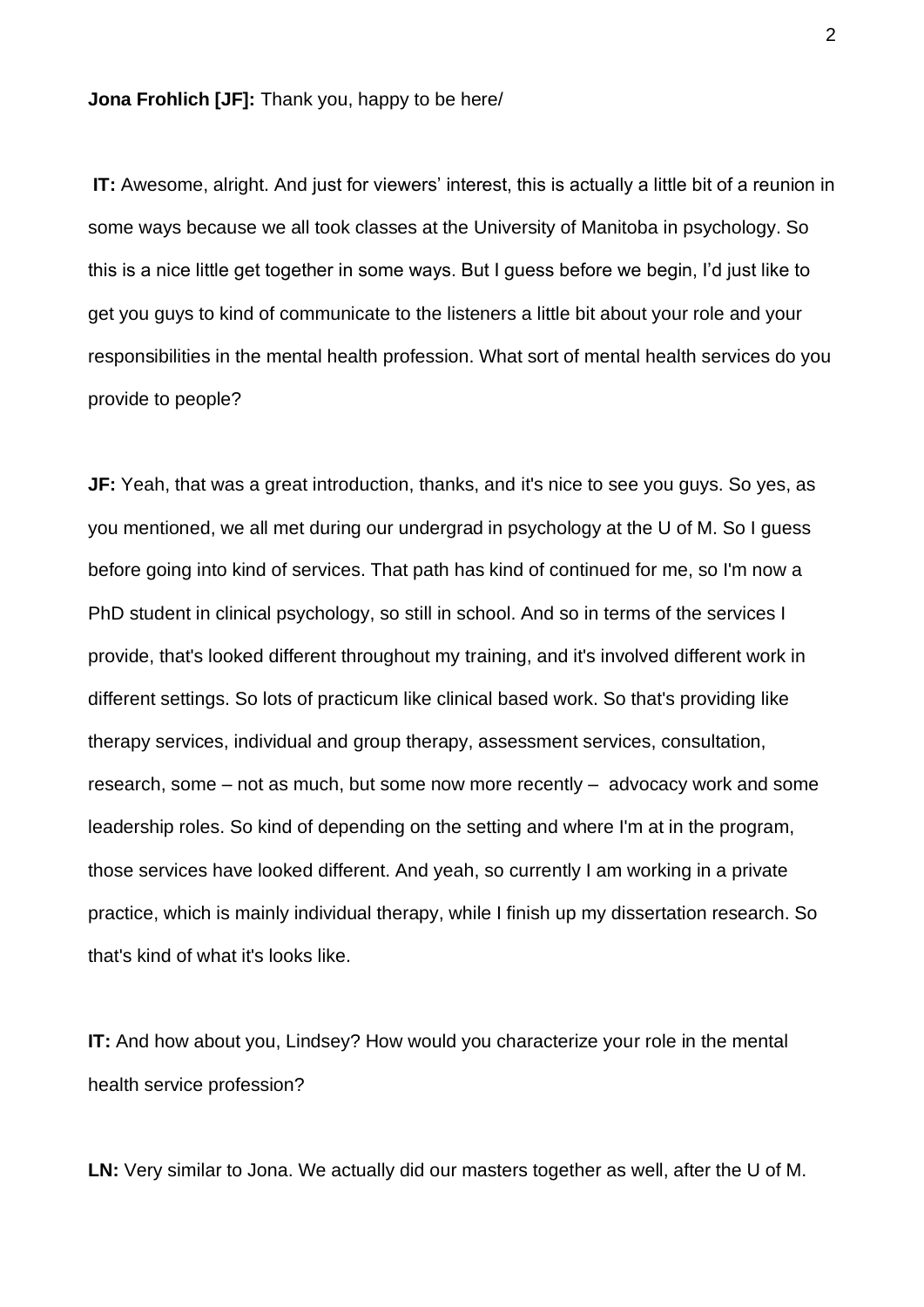So, again, I'm a PhD student in clinical psychology. I'm in Montreal now. And throughout my various practica, I've done pretty similar work to Jona. I work mostly with children and adolescents in a psychotherapy context, as well as doing assessment. And right now I'm working in a sort of community health organization, working with kids and teens under the Department of Youth Protection.

**IT:** Awesome. I think that's a really helpful place to get a sense of the context of where you guys are in terms of your careers in the mental health profession, and how you are going about contributing to it and how you'll continue to go about contributing to it.

So this series is looking at the post-COVID-19 world, that very future oriented lens, you could say. But you really can't talk about that until you talk about the current context of the pandemic. We are in a Zoom call right now, and you always read the headlines about how the current pandemic is exacerbating mental health outcomes for people, you know, addictions, loneliness, anxiety, and depression. As two clinicians-in-training, what has your experience been during this pandemic and in providing those mental health services? Lindsey, do you want to kick us off on this one?

LN: Sure, definitely. So the first thing I'll say is that there definitely seems to be a greater need for mental health services. I don't think that will come as a surprise for a lot of people. It's clear that people are struggling more in response to the pandemic and everything that goes along with that. So we're seeing like longer wait lists for sure. And this is not just the case professionally speaking and what I'm seeing in my practicum work, but also just talking from a personal perspective. Like people in my life, anecdotally, are also kind of reaching out for services more now following the beginning of the pandemic. It's pretty clear that everybody's mental health has been impacted in some capacity, some more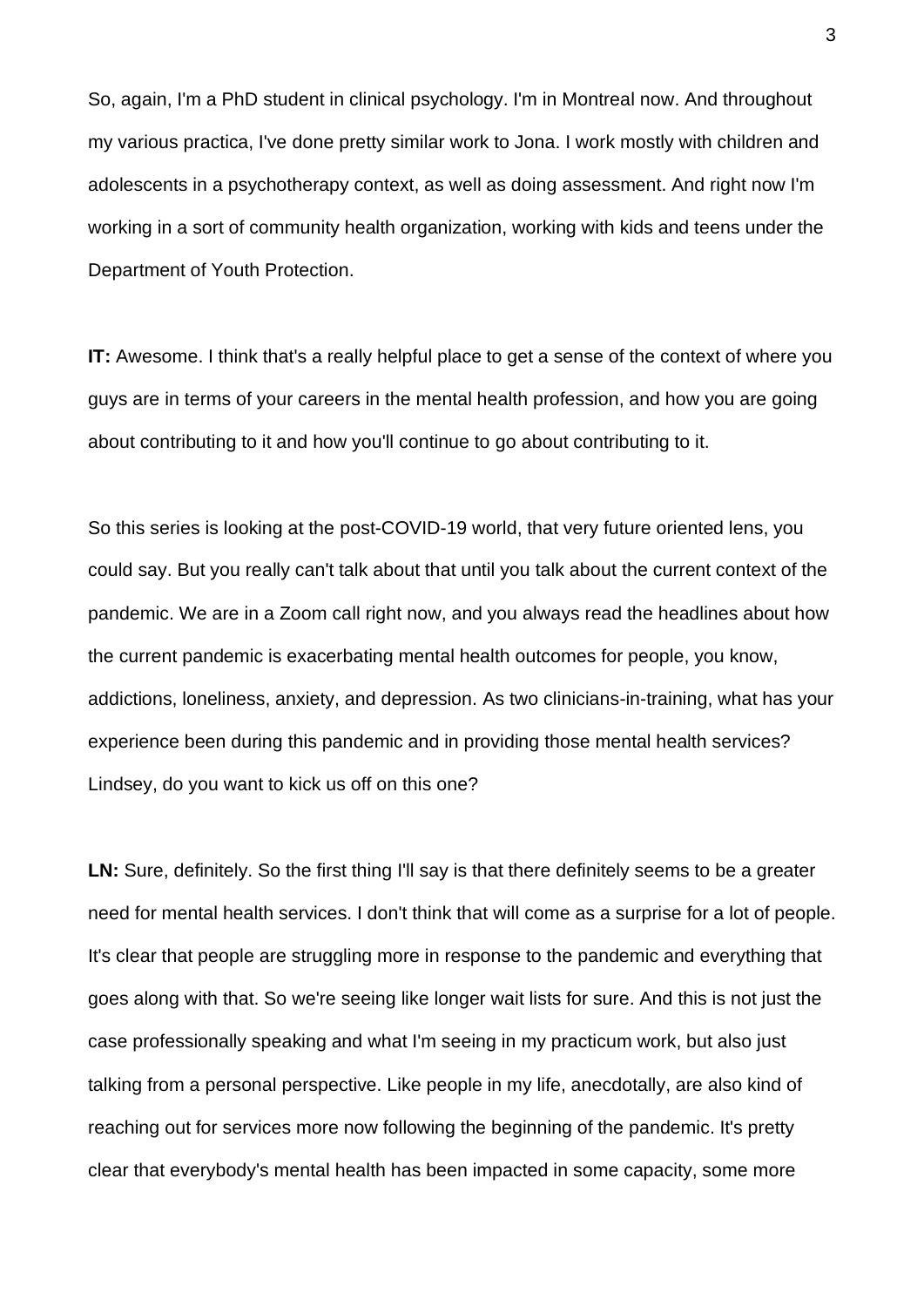than others, and in various ways. But the way I'm kind of seeing it, I guess, or one way of looking at it is, it kind of seems like this pandemic has been a catalyst for people seeking services when they maybe wouldn't have before. So it's kind of tipped people over the edge a little bit where, you know, you might have already been struggling a little bit with anxiety or depression or other difficulties. But then the pandemic hit, [so] you're going to be more isolated, more lonely, there's more uncertainty, and more stress obviously, there's information overload, not to mention the trauma associated with the pandemic. So, people are losing people that they love, and seeing people get sick, and going into financial crisis. So the way I'm kind of looking at it is [that] it's really tipped people over the edge to the point of kind of needing services when maybe before they were better able to cope with things, or potentially they were psychologically healthy prior.

**IT:** That's a really interesting point that you noted, you know, maybe people were dealing with some of these issues before the pandemic. And then the pandemic comes and it's now to the point where, "gee, I actually should be seeking out some of these services". Jona, would you agree with that sort of characterization from what you've seen?

**JF:** Absolutely, like I would definitely echo everything Lindsey has said in terms of just what I've been seeing, both in terms of my work and in different experiences clinically, but also personally and just describing it as almost this tipping point of when... And something we've learned about throughout our training, and just in general, is that like when you're already when you're already feeling kind of lower, then your capacity to take on even more is reduced. So if maybe people were sort of struggling before with some of these mental health concerns, but they were pretty manageable, but then something like a pandemic hits. Like we said, it's that tipping point and you just have that reduced capacity to handle something that's extremely distressing, traumatizing, and overwhelming.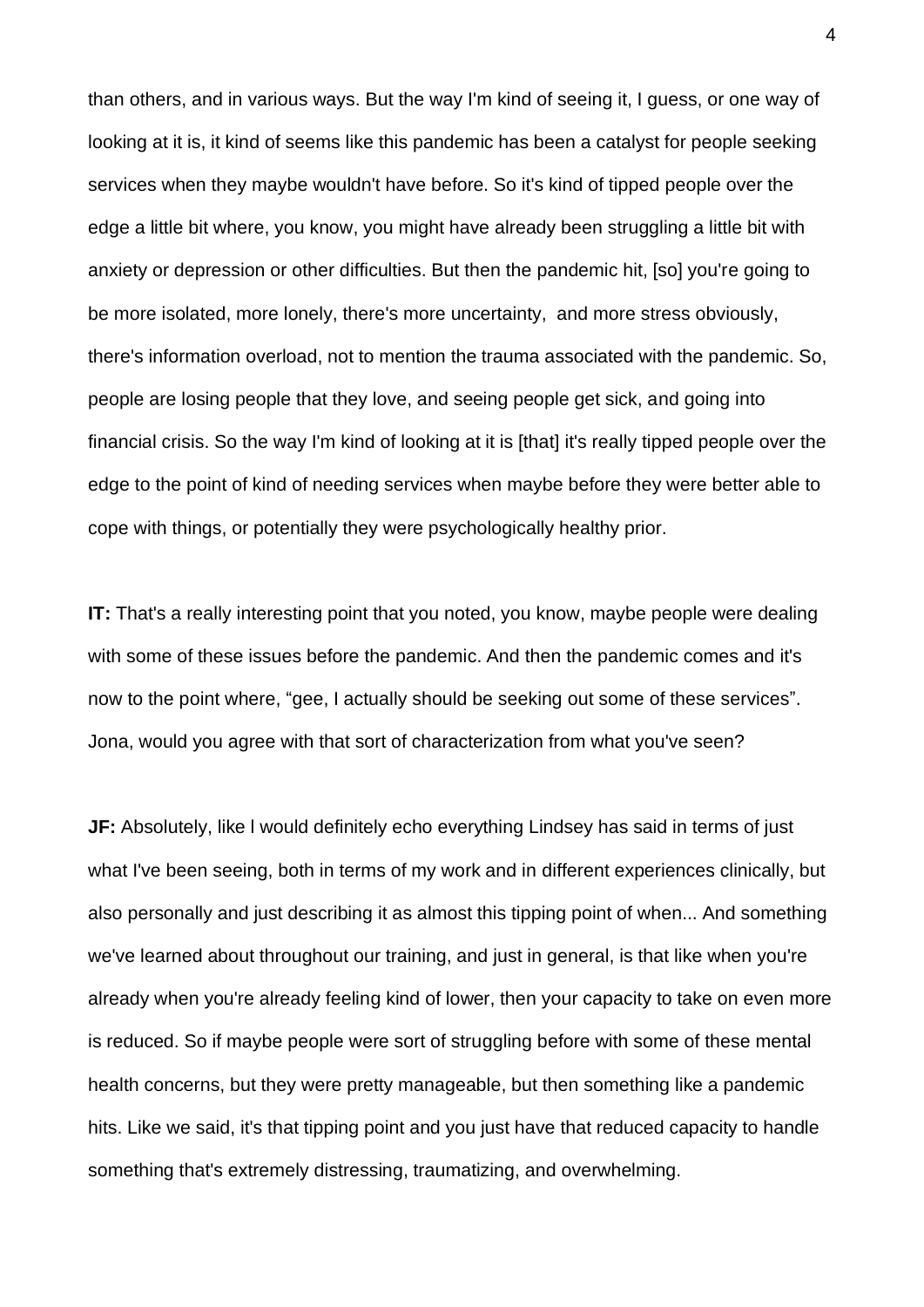**IT:** Keeping with this notion of the tipping point and taking on more and being able to handle all that, I think an important element of this is burnout. Sure, we have work related burnout in all professions, but I'd be curious for your take on this being in the mental health profession. This is an interesting element, because obviously you have to deal with other people's well-being, but conversely, you might be dealing with your own well-being. So how have you had to balance that interesting element of dealing with your own wellbeing, as well as trying to improve other people's well-being?

**LN:** Yeah, you definitely raise a really good point. I think it's kind of easy to forget that the people who are offering mental health services also have mental health and can be really affected by these types of events as well. So it is difficult. I mean, we are also, as therapists-in-training, we're also navigating our own response to the pandemic. This is a global health crisis, and we're navigating that as human beings and as therapists who are holding space for our clients and supporting them through everything that they're dealing with. So it's a little bit like we're kind of all in this together, we're all struggling with this. And I mean, obviously what drew us to the profession is this desire to help people, or a big part of it at least, and that's the case now more than ever. We want to be supporting our clients and our loved ones and helping people out as much as possible.

But, you know, we're struggling with some of the same issues that our clients are with regards to the pandemic. We're obviously more isolated in the work that we're doing, and in our personal lives as well. There's a lot of uncertainty. There's a lot of dealing with, kind of, the novelty of the shifts in the type of work that we've had to do. So it's kind of like the need or the demand on the mental health professionals is higher than ever, but our

5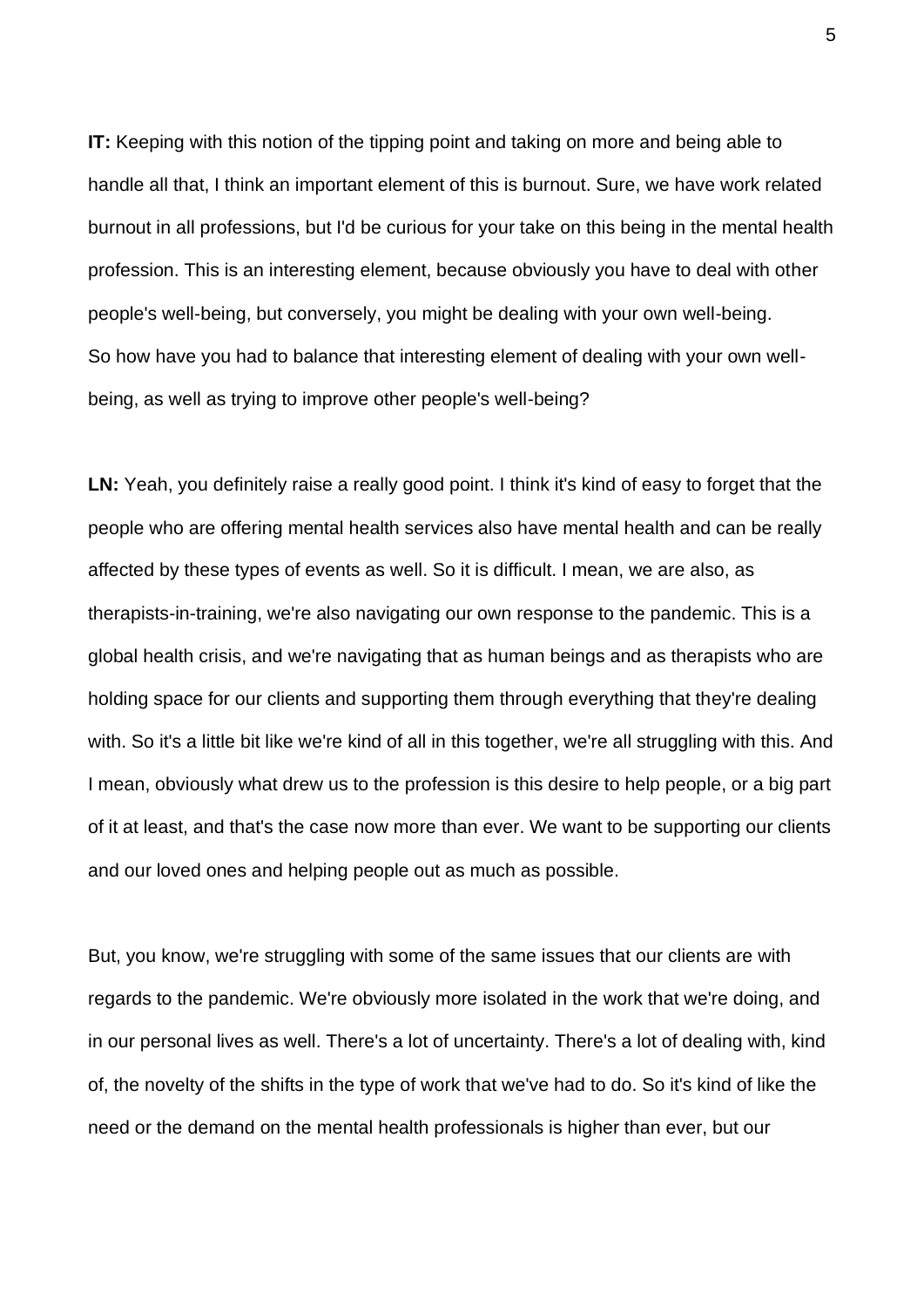emotional thresholds are lower than ever. So it's obviously challenging. And that's a really good question, Ian.

**IT:** Yeah, to make that balance. And as you said, everyone is dealing with that tipping point, including those in the mental health profession. Jona, is there anything you'd like to add on that front?

**JF:** No, and I agree, that's such an important point to make. And I think something that has stood out, in addition to everything Lindsey has said, is just with regard to that burnout. It's always something that we need to be aware of in terms of checking in with ourselves and that capacity for the type of work that we do. And we love it, and it's really a privilege to do the type of work that we do. But checking in with our own sort of emotional capacity is important, and I would say that it's just become more important than ever to kind of check in on where we're at and what we need for ourselves in order to show up and work effectively with our clients. And I would say for me personally – of course, I can't speak for the profession of psychology in general or all of my fellow colleagues and students – but for me personally, I've been a lot more acutely aware of when I'm feeling burnt out or what I need than before this just because it's so much more important than ever. [It] always was important, but feels particularly important now, just given the context that we're working in.

LN: I was just going to add to that one of the things about the pandemic that's interesting is it has kind of brought us all... like although we are more isolated, we've kind of all had to come together and unite in a different way than we're used to because we're all kind of having this shared experience. Everyone is experiencing it differently, but there is this overarching experience that we can all relate to. So I definitely relate to this notion of kind of having the pandemic be almost facilitating check-ins with myself more, because I feel

6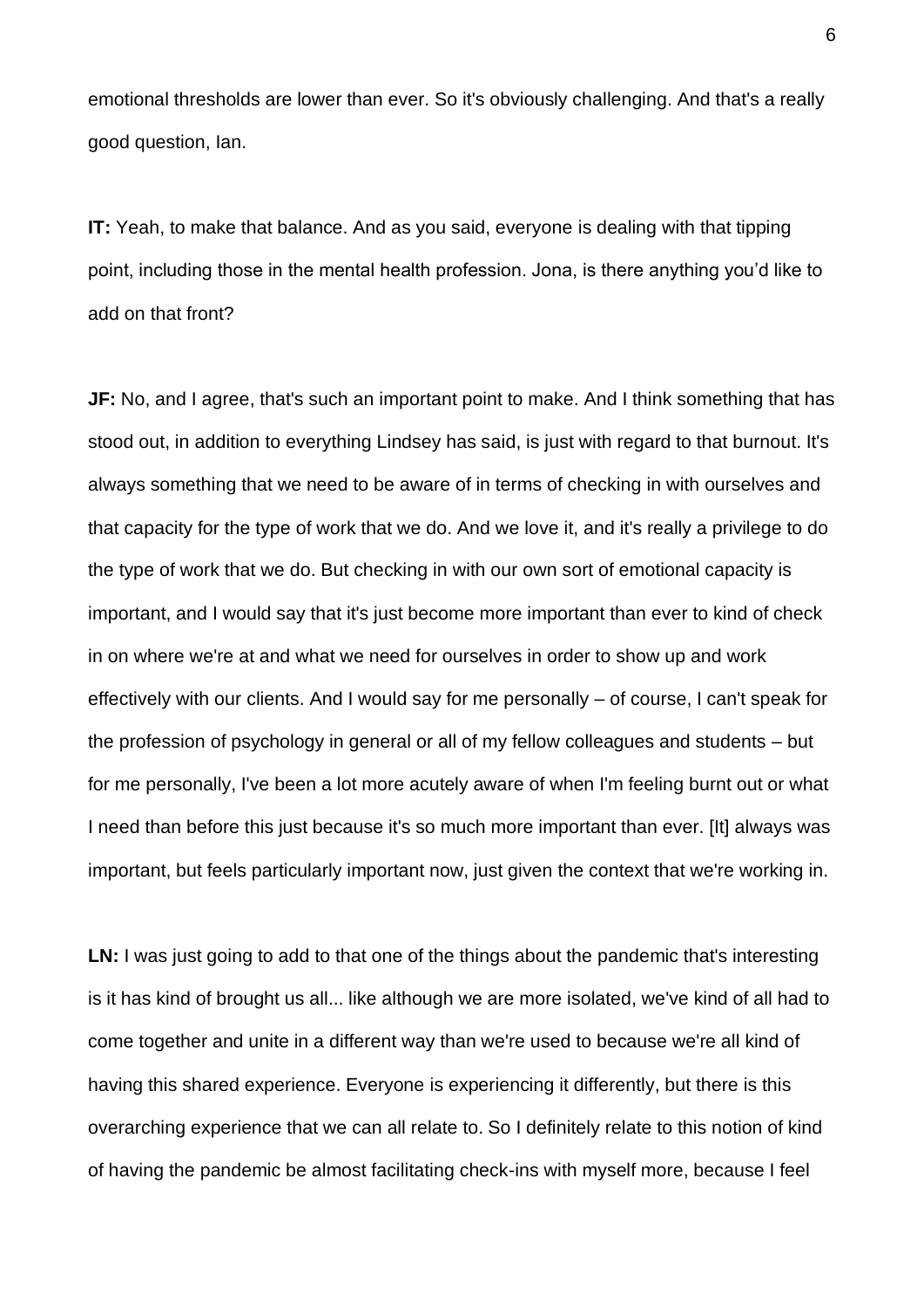like my friends, my colleagues, we're all checking in with each other more because we understand how challenging it is to navigate the pandemic and navigate the work that we do within the pandemic. So yeah, I echo everything Jona said, though.

**IT:** That's an interesting frame, the aspect that we're all being a little bit more attentive to these mental health issues, or our own mental well-being during this time. I'd be curious to know, do you think that might last after the pandemic, in that post-COVID-19 world? Do you think this is a real shift in the way that we're thinking about mental health and taking care of ourselves a little bit more? Do you think that's going to happen now more in that post-COVID-19 world?

**JF:** I would say [that] I would hope so. I think, of course, there is just as we mentioned right at the get-go, there has been a lot of loss, a lot of devastation that's come from this. But if we think about maybe some positive changes that could come from it, that acuity of being so aware of what we need, when we need it, how we're going to get the support we need, either in a professional context or in a personal context. If that is a shift that comes out of this, then I would hope that's the case. And I think something like a global crisis really just brings to the forefront the things that are important, the things that we need. And I would hope that coming out of this, we are paying more attention to these things and maybe giving them more weight. Things like burnout, or emotional capacity, or seeking support when we need it, that [they're] just prioritized a little bit more. Not only in society or in that case, because that's absolutely important, but even for ourselves and checking in with ourselves about those things, because I think we we've just sort of gotten accustomed to super busy lives, super-fast pace, and we're almost like numbing the emotions around us by living such busy lives. And that can be OK and that can sustain us for a certain amount of time, but then when you stop or something like this hits, it's really overwhelming.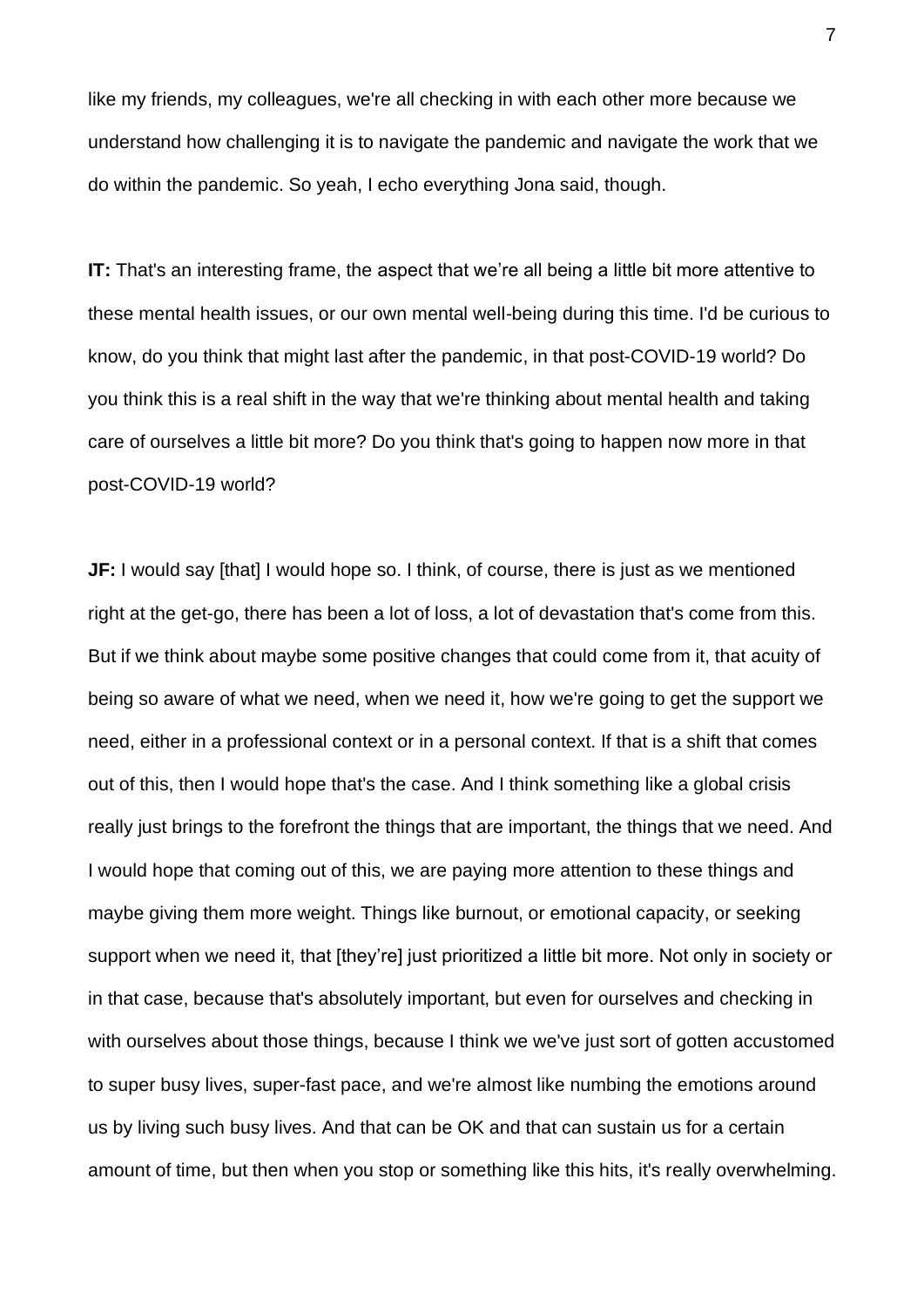And if this creates a bit more space in the future to pause and check-in with ourselves about where we're at and what we need, then I think that would be a good thing. And I hope it's something that continues once we go back to normal, whatever normal looks like.

**IT:** Yeah, that one sort of takeaway about how obviously we won't return to the way things were entirely before, but if there is some positive elements to that, it's just being able to hopefully check in with us ourselves a little bit more on a regular basis. Lindsey, do you think that will be the case? Do you think we will be checking in with ourselves a little bit more, being more acutely aware of our own mental health needs?

**LN:** I know I will be. I kind of mirror the sentiment Jona said, that hope that this will continue. I think the fact that our worlds have kind of been shrunken down a lot and we are kind of forced to be with ourselves more, I mean, that's obviously really, really difficult because you're facing all of these difficult, painful emotions that might have been there already, but might have been sort of tucked away at the expense of busyness and productivity and everything else. So, yeah, I guess my hope would be that we kind of take what we've learned personally as individuals through this pandemic, and our own mental well-being, and what we need and who we are, and kind of the lessons that we've learned, and we're able to kind of carry that forward with us, post-COVID.

**IT:** I will say, this whole conversation is reminding me of how I was in Toronto at the beginning of this when the pandemic hit in a 4 by 4 apartment, and by about maybe one month in, it just felt like a prison cell. And you were just more acutely aware of the needs that you needed: you need to go outside, you need to get some fresh air. I now am in Winnipeg; I am surrounded by plants on a regular basis…So this is an interesting conversation in that regard.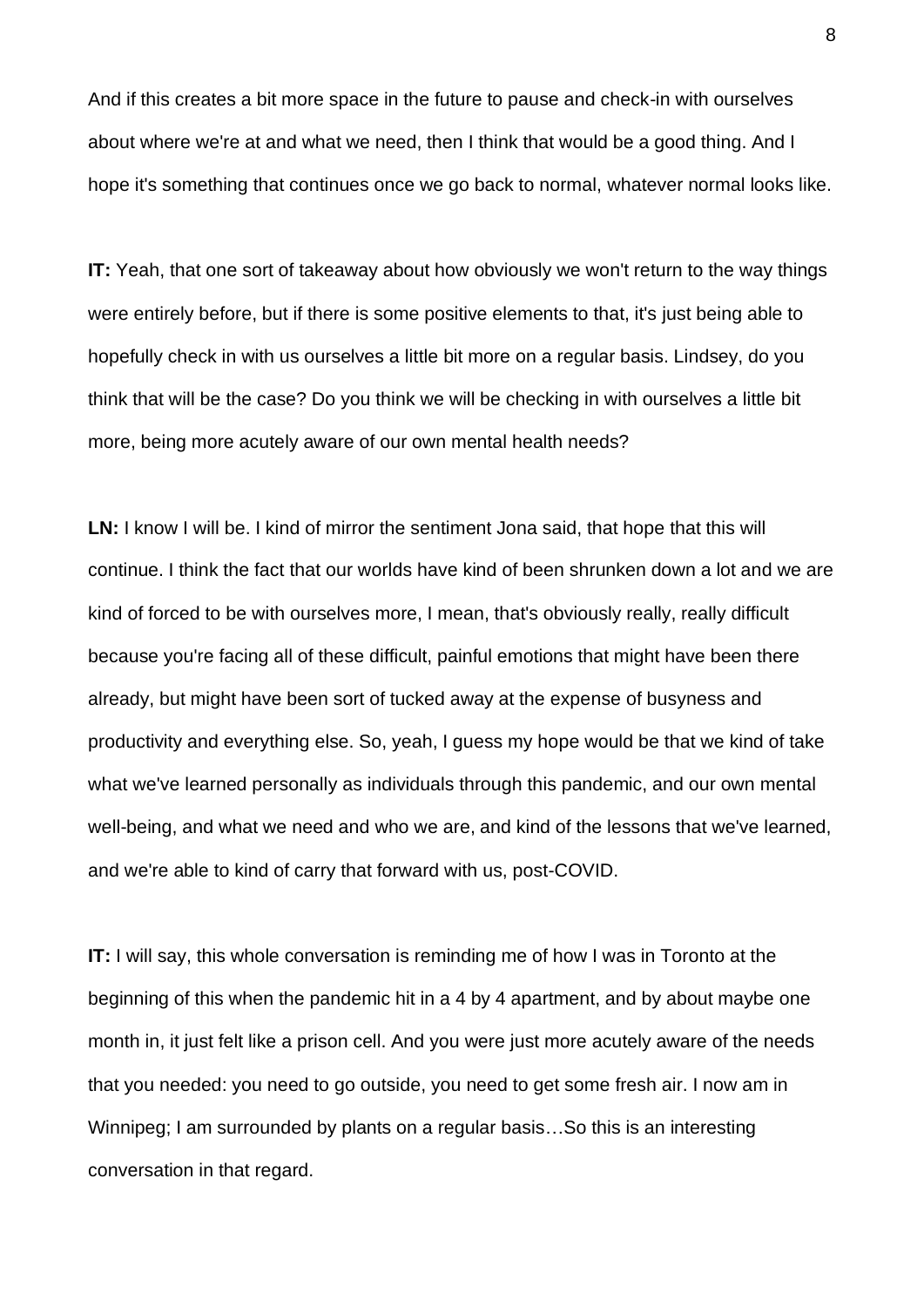I do want to switch directions a little bit and talk about format, the online format. Because right now we're having this conversation over Zoom, which feels very much aligned with the pandemic experience, but you as clinicians-in-training have had to use these technologies to interact with your patients during this time. So it's like kind of Zoom versus the in-person contact. How has this format change altered how you conduct those sessions and the goals you have in helping address people's mental well-being?

**JF:** Something that I would say stands out, before kind of going into specifics about format – and Lindsey, let me know if this has been your experience, too – but how quickly we were able to adapt, it was probably in a matter of less than a week for sure, a matter of a few days where everything shut down and we just adjusted so quickly. And that was even taking into consideration privacy and what were the most secure online formats. And as a profession, and my experience even as a student has been that the shift was swift.

And so kind of going into your question about the format and what that has looked like, I would say in general, the majority of at least from a kind of psychotherapy perspective, but even some assessment components have shifted to virtual, obviously depending on severity and need, and that definitely has been a shift. And there's different components of it that you need to be mindful of. In some cases that's privacy issues, [in] some cases that's how animated you are to get that same level of connection and emotion across. But generally speaking, I would say we've stayed as true to what a normal or previously inperson session would look like virtually for the sessions that have moved virtual. And I can honestly say that if I'm thinking about format and structure and how that's gone, it's transitioned really well to a virtual format. And I can't speak for everyone I've been working with, but the feedback that I have gotten is that it's working pretty well and in some cases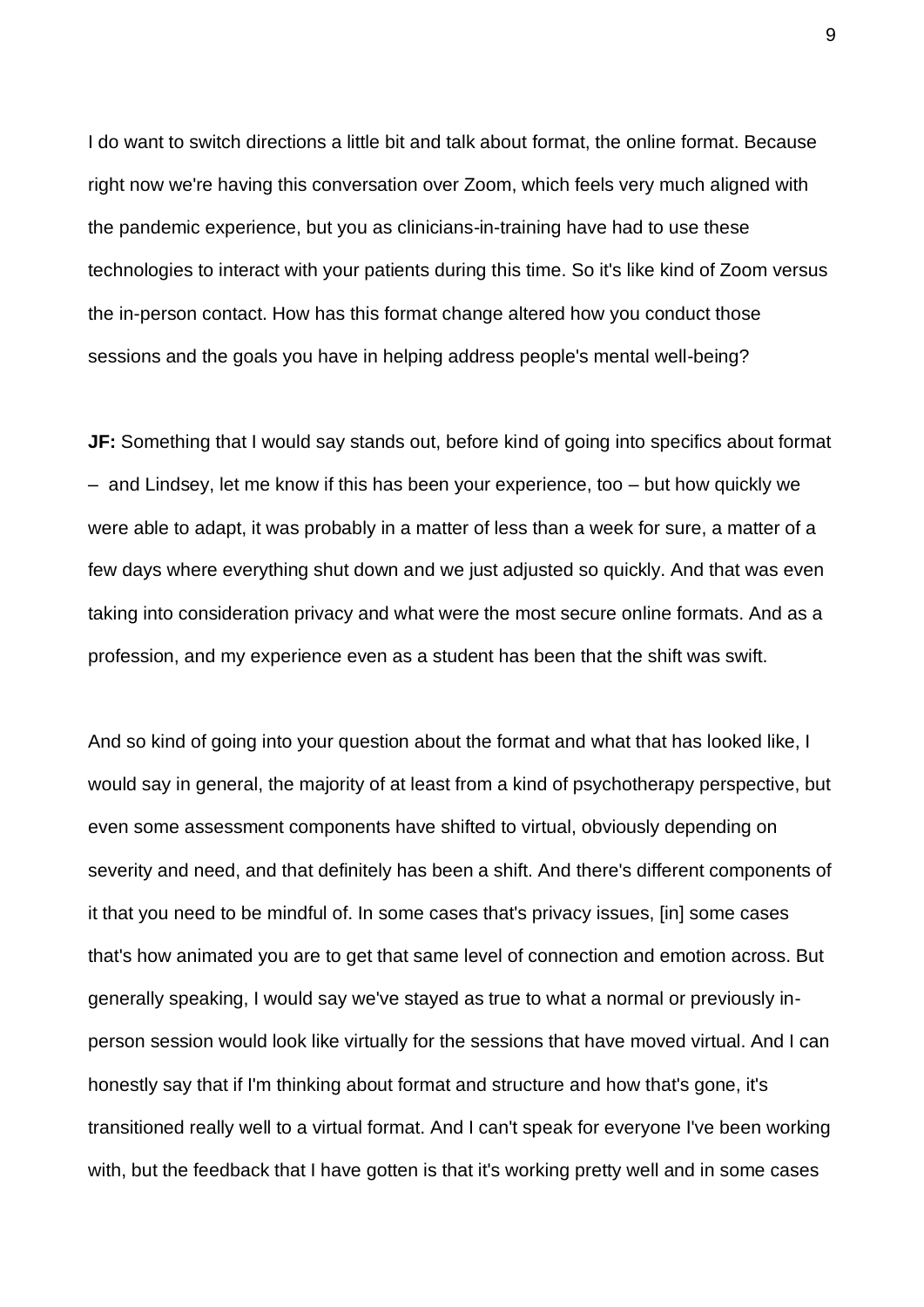it's even better. So that format piece, it's definitely doable and it's transitioned to the online world.

**IT:** That's interesting, just the speed in which you said that you were able to jump right into this new format, and while taking into account those privacy concerns. Lindsey, have you seen the same level of ability of the online format to translate into the therapy sessions?

LN: I would say overall, yes. There's obviously exceptions to that, like I have some clients where the online platform just wouldn't be suitable, like children with developmental disabilities or children in living situations that aren't really conducive to privacy, for example. So there are definitely exceptions to this. I would say overall though it has gone fairly well. During the pandemic I've done a mixture actually of in-person and online. So it's interesting to kind of reflect on it because I've just kind of been thrown in. Like Jona said, it happened very quickly. We adapted, we sprung into action, and it is what it is now, but it's cool to reflect on these pieces.

As a little personal anecdote, there's a client that I have been seeing for a while, and obviously in person we never see each other's faces, we're always wearing masks. So we've never, ever seen each other's faces. And then I was doing a Zoom call with the parent recently, and I saw the client in the background and we kind of did a double take and we were like "Oh, that's you. That's your face." And it was just this kind of cute, weird, interesting moment where it's like "Oh, we've never seen each other's faces before." And that's such an odd thing when you think about it.

But yeah, to answer your question, overall, it's been good. There are exceptions to it. We know the research, at least with adolescents and adults, suggests that psychotherapy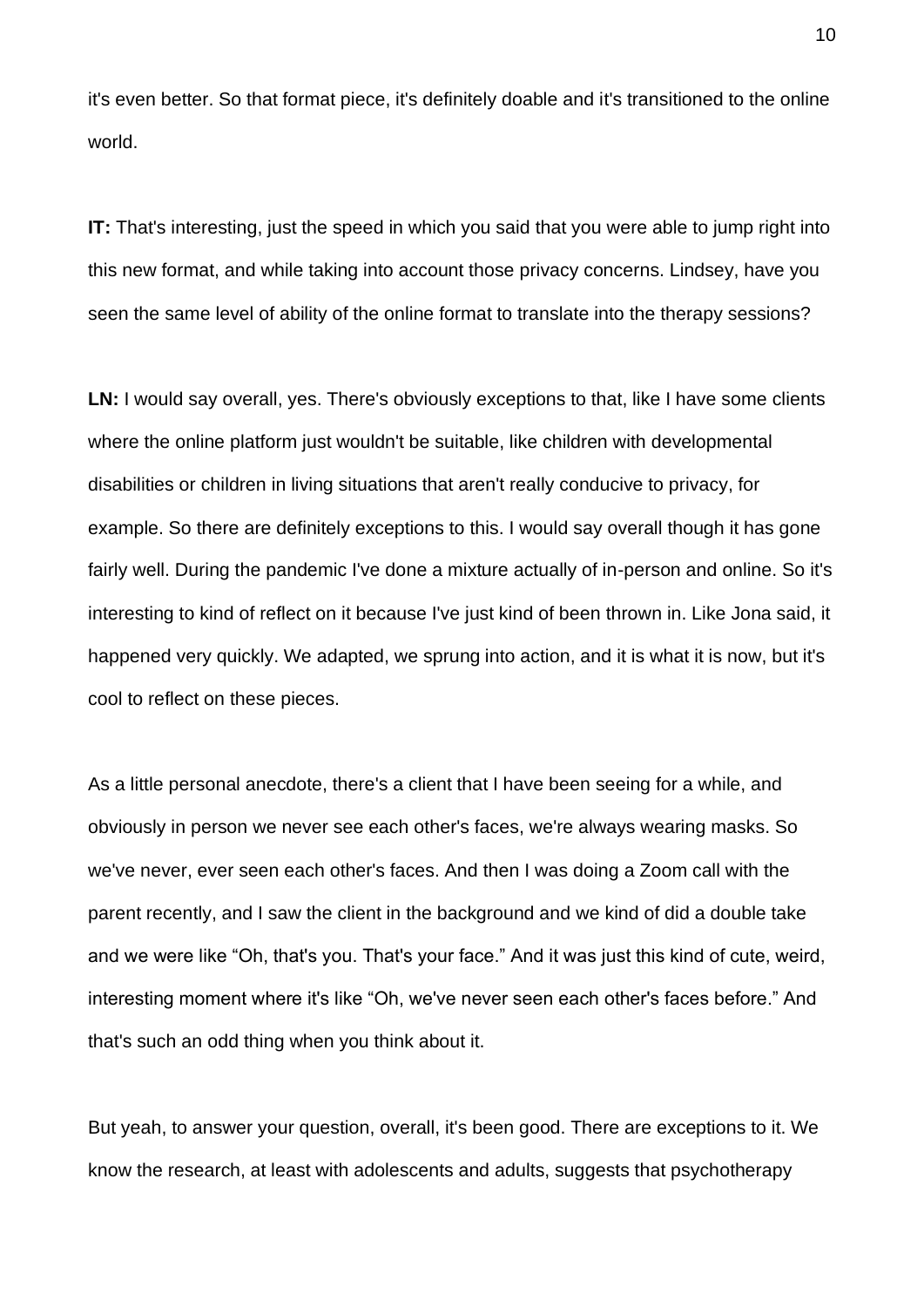outcomes are fairly similar in terms of in person versus over video platforms, not necessarily the same for over the telephone where you can't actually see each other's faces.

**IT:** That's interesting just because, in some cases, you kind of wonder what can be translated over to the online format. In regards to this, do you see this actually lasting? Do you see the online format continuing to be prevalent in mental health services in that post-COVID-19 world?

**JF:** I definitely do. I think something that – and we've touched on this already – but that ability that we had to kind of spring into action sort of just unlocked this whole potential of like, "Oh, this is now another great option for us." So as Lindsey was mentioning, of course there are situations where it's just not feasible, or accessible, or the best option given a number of factors for everyone. Then in that case, in-person work is still going to be the preferred method. But there are just as many situations where the virtual work is really effective, and in fact people tend to prefer it for some individuals.

And so I think going forward, I see it lasting as a very solid and feasible option that we can kind of just incorporate into our work, regardless of where we're at with cases. And hopefully even post-pandemic, having this just sort of be part of the work that we offer and an option that we can provide just because we'll have had all of this lived experience and research to back it up, that this is a great option, and kind of leave it up to the individual, or to the situation, or to different factors to decide what the best way to go is. But I absolutely don't see virtual work going anywhere any time soon, even post-COVID.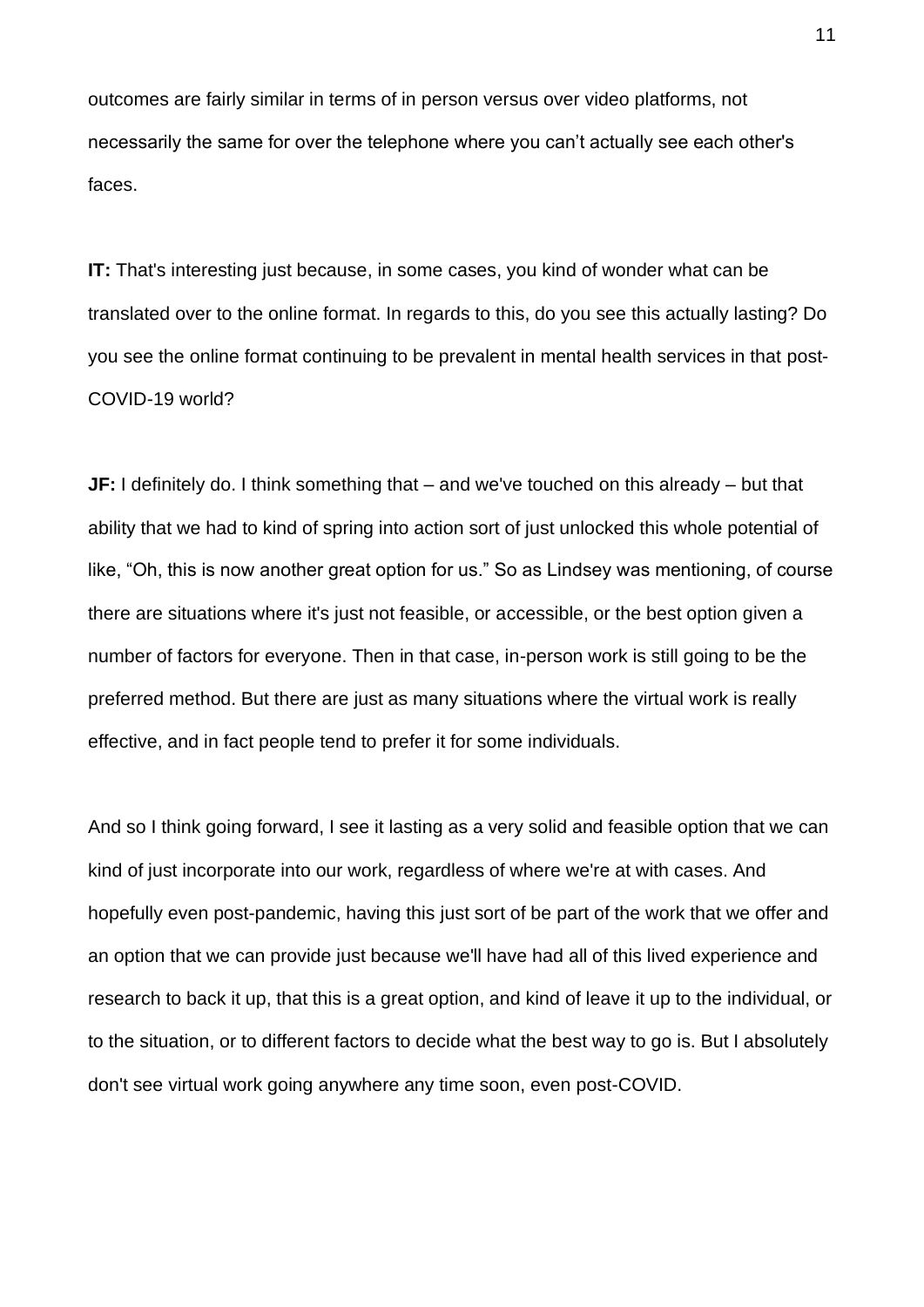For example, I'm in Winnipeg as well and in the summer our cases were very, very low and we had very few restrictions. That was coming out of that first lockdown. And even at that time, I was working with individuals who wanted to stick with virtual work, even though at that time the clinic had reopened. And so I think even though of course that's anecdotal, that still goes to show that for some people it's working really well. And probably they would say they would like it as an option going forward, even if it wasn't necessary.

**IT:** It's being able to provide an alternative for those individuals who might prefer the online format. Lindsey, would you agree with that being the placement of an online format moving forward?

LN: Yeah, absolutely. And also beyond preference. Like definitely some clients prefer it and that's awesome that we're going to have this kind of infrastructure and understanding of how to utilize this platform for them, but I'm also thinking of people [for] who it's not just a preference. What online therapy has afforded us, basically, is greater accessibility for a lot of populations who ordinarily would not have access to services due to physical disabilities, health constraints, even mental health conditions that are so severe and debilitating that coming into a therapy session is too much, like in the case of extreme social anxiety or agoraphobia. And yeah, I think that one of the big things that this has offered us is [that] we now have a broader understanding and a collective understanding of how this can be utilized and how it can be beneficial. There's more and more research coming out, and as such, we can use it alongside in-person services, or in lieu of for people where coming in to get access to services is not accessible to them.

**IT:** So we're kind of getting to this element of how the mental health services and the professions associated with it might be shifting with the online format. But I'd be curious to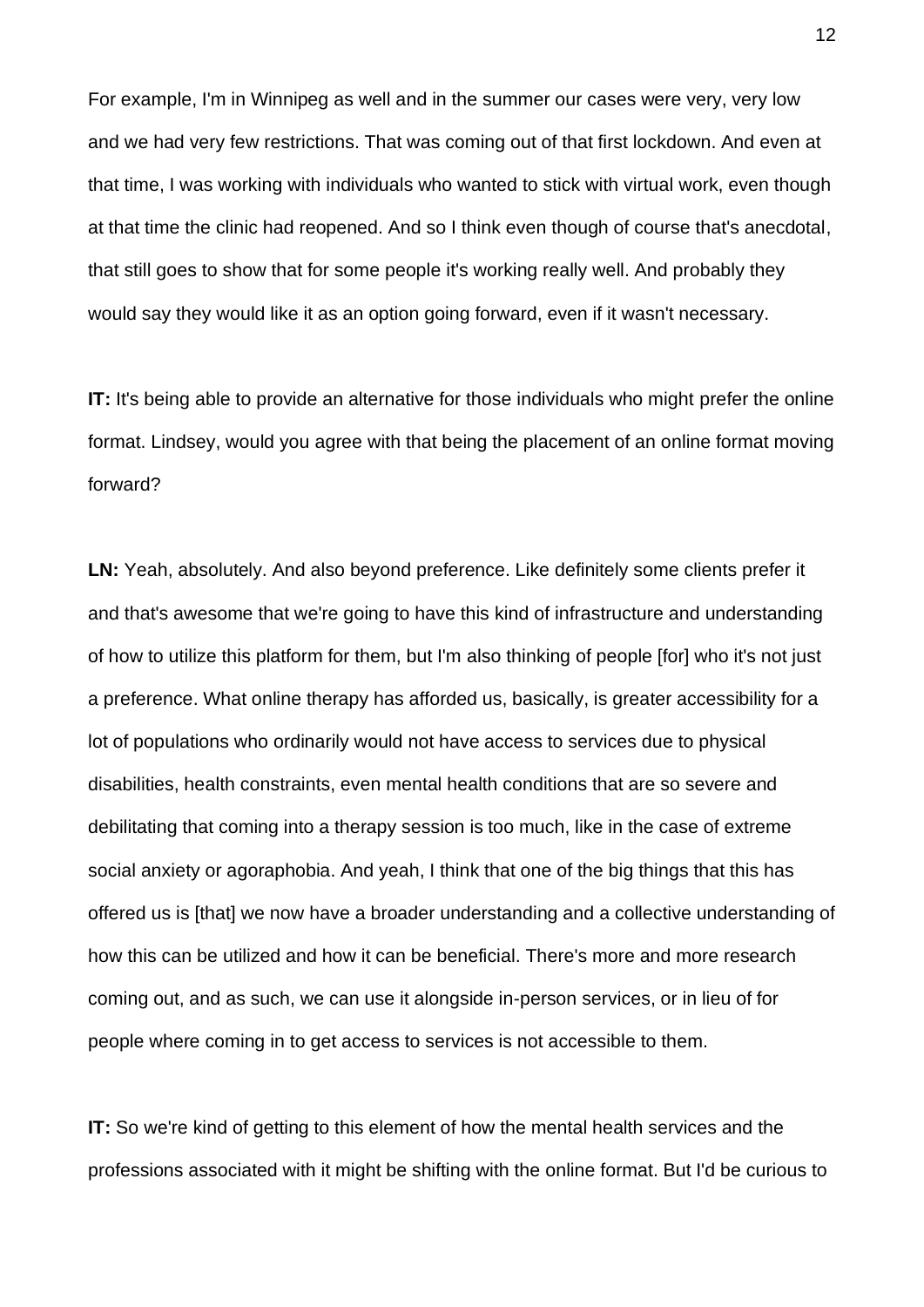get your perspective on those larger scale macro changes that might be at play in the long run in terms of what your roles and responsibilities might be as mental health service professionals. How do you see your role and responsibilities as clinical psychologists-intraining changing because of the pandemic? How might that profession look in the post-COVID-19 world?

**LN:** I mean, in a lot of ways I think our roles are going to remain the same. But as the work becomes more virtual, and as we increase accessibility through that platform, and as there's more and more need for services, I think obviously there are going to be some changes. And I mean, we see [this] following major historical events. Like you look at World War II, for example, and you see really, really big shifts in the profession as a whole and in like how the pendulum swings. So it will be really, really interesting to see how our rules change.

But one thing I wanted to mention is that we're talking a lot about therapy today, but our role as clinical psychologists-in-training, or in the future when we are registered clinical psychologists, our roles actually do extend beyond just offering therapy and assessment services. We have a super rigorous research background, in combination with a ton of classes and the clinical work we do. So we're actually kind of developing and working on the skill set to consult, to potentially supervise, to conduct good research. And because of this background and because we're at kind of a new territory here a little bit, we might actually have more of a role to play moving forward in helping develop programs, and consulting in terms of developing these programs and the infrastructure needed to do so. And then because of our rigorous research background, maybe there's going to be more of a call to action for clinical psychologists to kind of contribute from a research perspective. And then in terms of consulting, and program evaluations, and all that.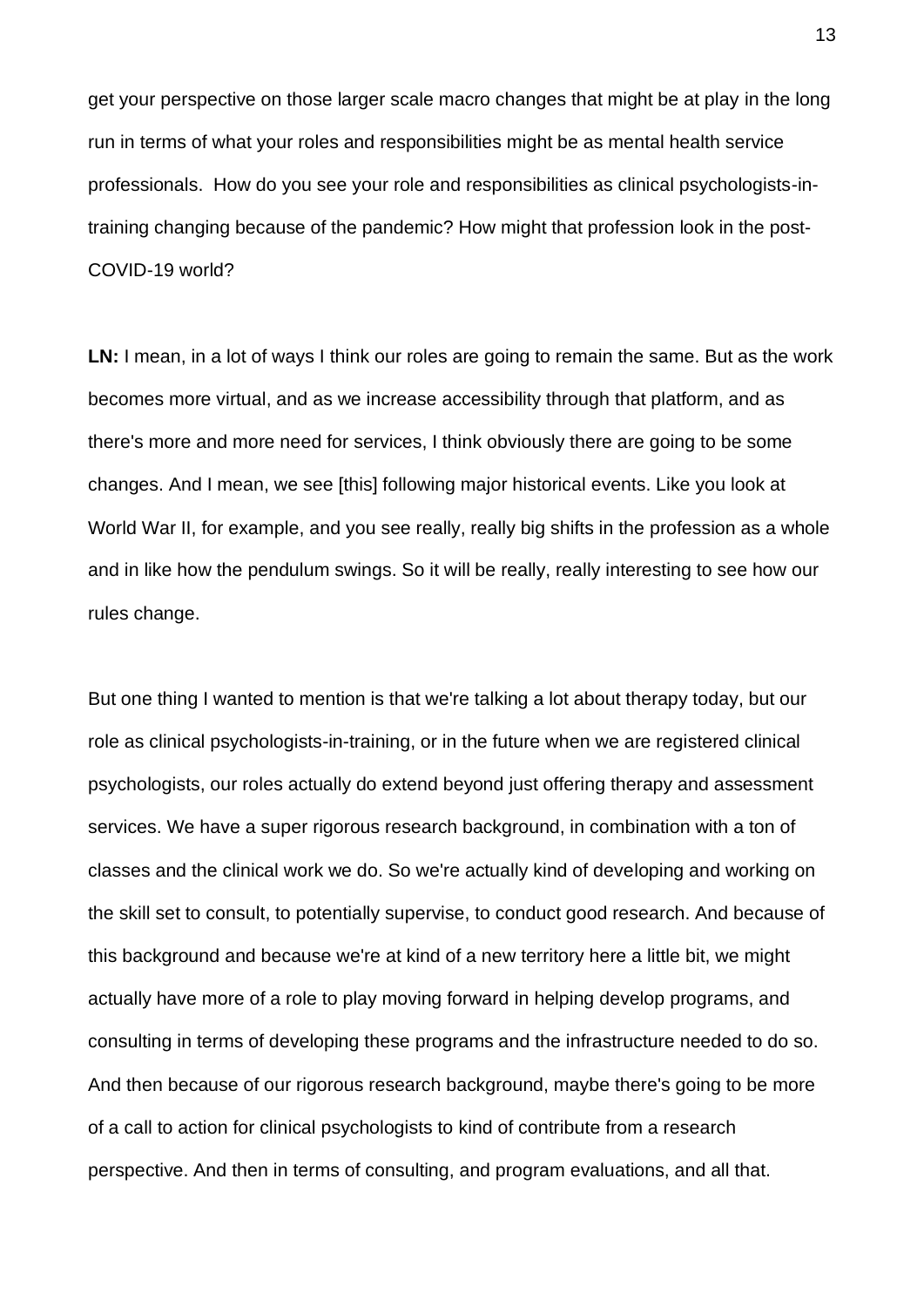**IT:** So it sounds like there might be a bit of an increased role for, as you said, consulting on program delivery at a much larger scale. Would that be a good way to kind of characterize it?

**LN:** Yeah. Yeah, I would say so.

**IT:** Okay. Jona, do you agree with this? Do you think that might be the way that the mental health profession might be kind of shifting, at least in your roles as clinicians-in-training?

**JF:** Absolutely. And I think Lindsey just described that really well, just in terms of how extensive our training is and the different areas of training that we get. So I would definitely see a role going forward in terms of, like you mentioned, those kind of macro policy, or government, or developing the infrastructure. For example, if we're thinking that virtual work is going to become a large part of what we do, then not only providing that virtual work, because of course that's important. And there's many other professions, not just mental health professionals beyond psychology, but other professions that have adapted to the virtual world. But if we think about the shift into more virtual work and [it] becoming a really feasible and solid option, then not only providing that, but helping to develop the infrastructure for that, and conducting research, and program evaluation on; 'What is the most effective way to provide it?', 'When should we provide it?', 'Is it working and who does it work for?', 'When does it work best?', and all of those things and kind of combine all of those different areas that we have training in to establish some of these programs and shift into that type of work from all those different areas.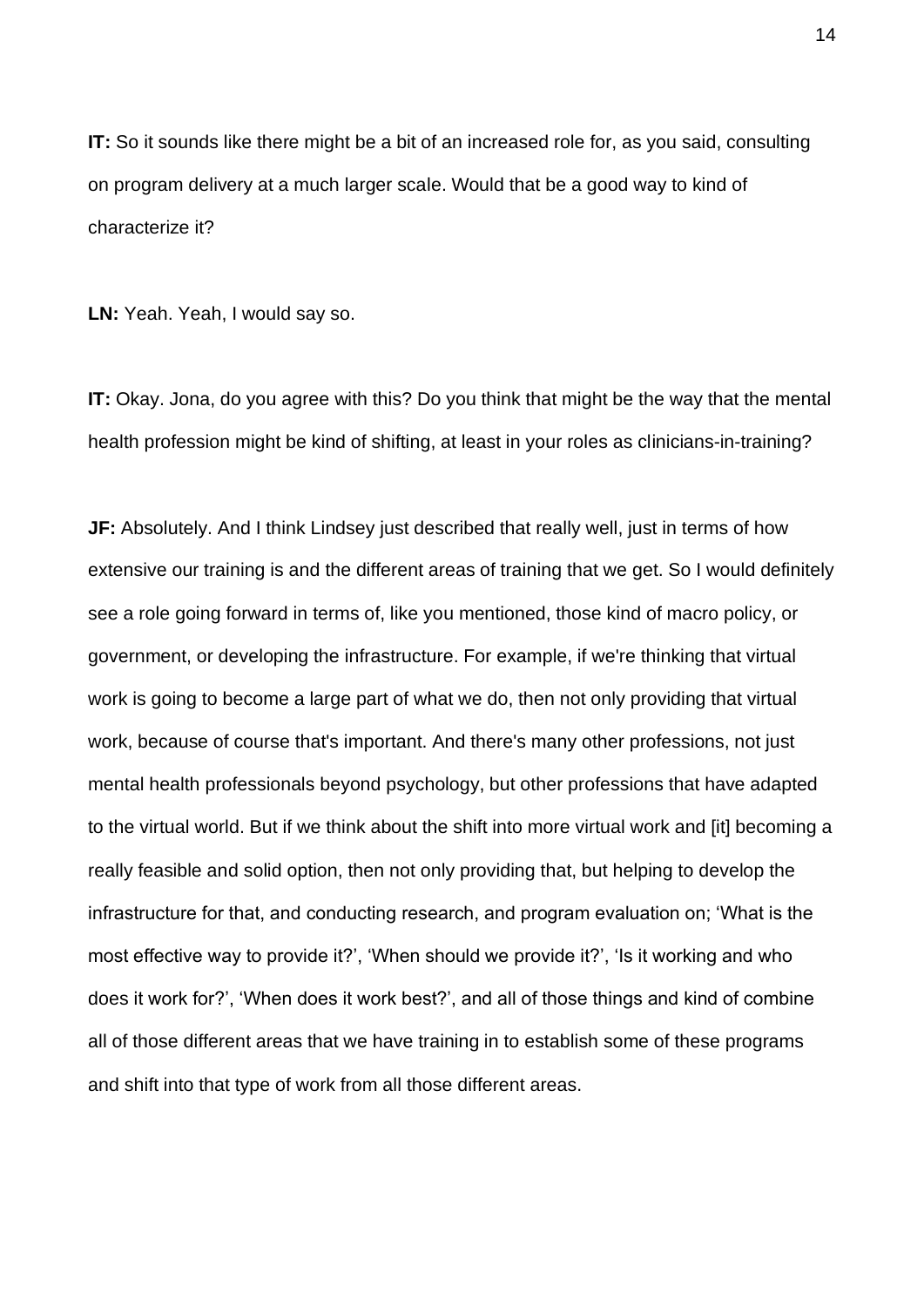**IT:** Yeah, it sounds like it's a bit more of an expansion more into that area of organizational behavior…So we're nearing the end of our discussion here, but I would really like your take on just maybe some tips or advice. It's fair to say that 2020 was a rough year…on us as individuals. But you also just see it in like the meme culture, just news stories as a whole; that 2020 was just brutal. We're now a few months into 2021. However, things are still remaining fairly uncertain and that's kind of why I've gone about this series itself, trying to unpack a little bit of that uncertainty. But as clinicians-in-training, do you have any sort of tips or advice for the listeners out there who are still kind of dealing with a lot of that uncertainty around how we think about the post-COVID-19 world?

**LN:** Yeah, we got some tips.

## **IT:** That's great!

LN: The first one, it might sound a little cliche, but it needs to be said. For a lot of people, you need to hear this. Self-compassion is a big one, please be kind to yourself. If you haven't been as productive as you usually would be, if you've been irritable and taken that out on people around you. Maybe you've gained weight. Maybe you're feeling really tired and overwhelmed and feeling like you can't take on as many responsibilities. Maybe you've needed to back out and kind of withdraw from some social relationships that aren't working right now. It's really easy to kind of get mad at yourself for all these things and hold yourself to kind of like a pre-COVID standard. But we are collectively going through something extremely difficult for a lot of reasons, and the last thing that anybody needs is to be beating themselves up for that. So go easy on yourself. We don't really have a guidebook on how to navigate a pandemic, we're figuring it out as we go and we're figuring out what works for us and what doesn't. Honour whatever emotions are coming up for you,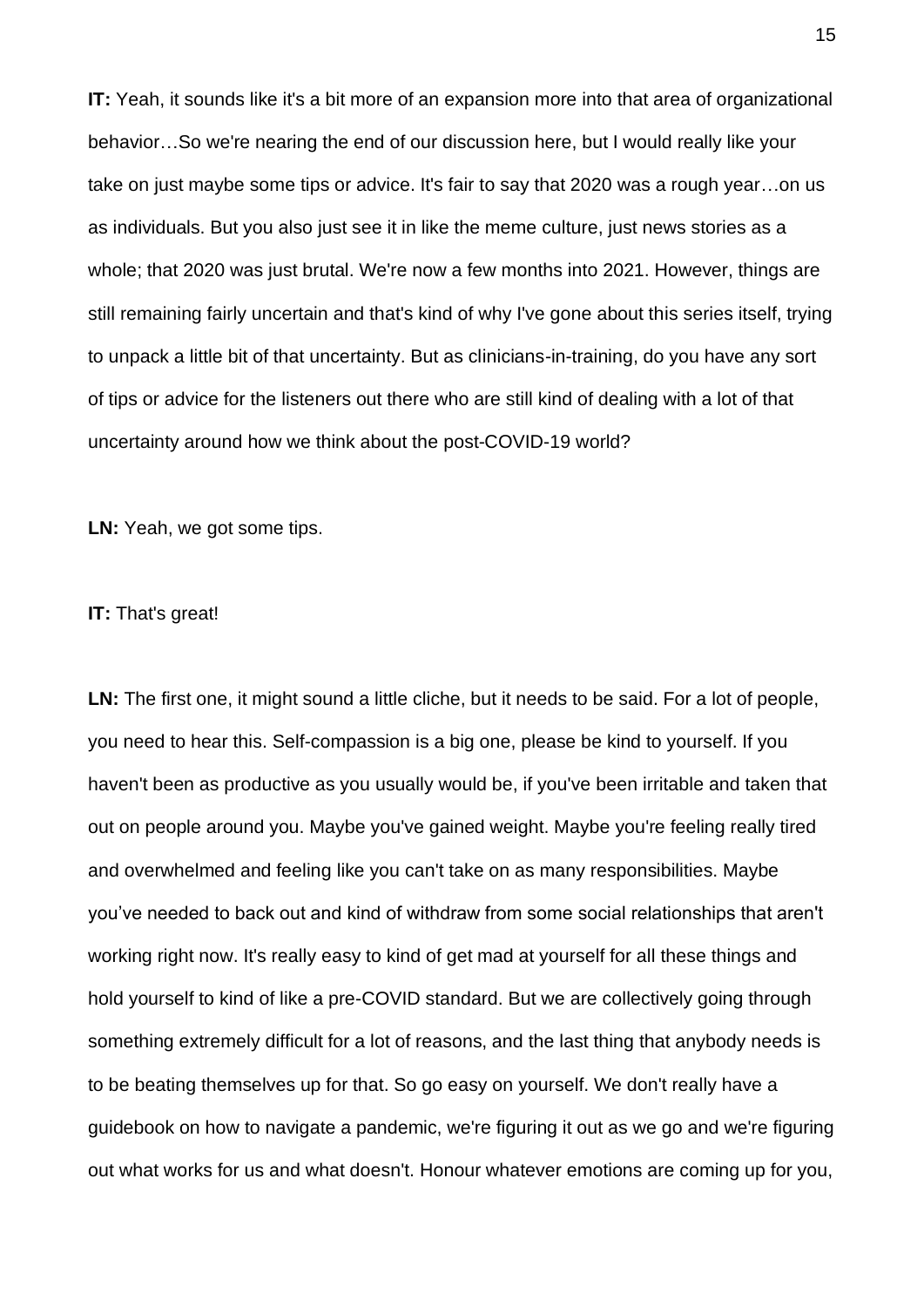they're all valid. And just try to treat yourself the way you'd treat a loved one who was struggling. You wouldn't berate them, you wouldn't shame them for not doing more, or gaining weight, or whatever it is. Just try to be nice to yourself. That's my main one.

**JF:** I love that Lindsey; I think that's so important so I think that should be at the top of the list. A couple, I guess, kind of tangible tips that, again, people may be sick of hearing, but that do work... First, people are working from home, a lot of people still are working from home, I should say, and so that can have its benefits and maybe people are comfier. But what that does is it kind of alleviates all boundaries between work life and home life, and people may be finding it hard to strike that work life balance because work life is home life. So if there's any way to kind of just establish a routine, regardless of whether you're working at home, that's important, but particularly if you're working at home. Just try your very best to establish those different times between work life and home life. Yeah, just trying as best as you can to stick to some sort of routine. And again, that doesn't have to be some big, lofty goal, like just even any small thing to create some sort of semblance of structure or normalcy. Create meaning for your time. If you're finding the days, and hours, and months, and years kind of blending together, it's easy to fall into a slump. So just like 'I'm going to do this one thing at the same time every day' or whatever that looks like can be really helpful. So that's another big one.

**IT:** I think that's a great way to end off this interview. And as you said, it might have been repeated before, but that doesn't make it any less invaluable. Jona, Lindsey, thank you so much for your time to be able to talk about this and to kind of get a sense about where the mental health profession is kind of headed. Thank you.

**LN:** Thanks Ian.